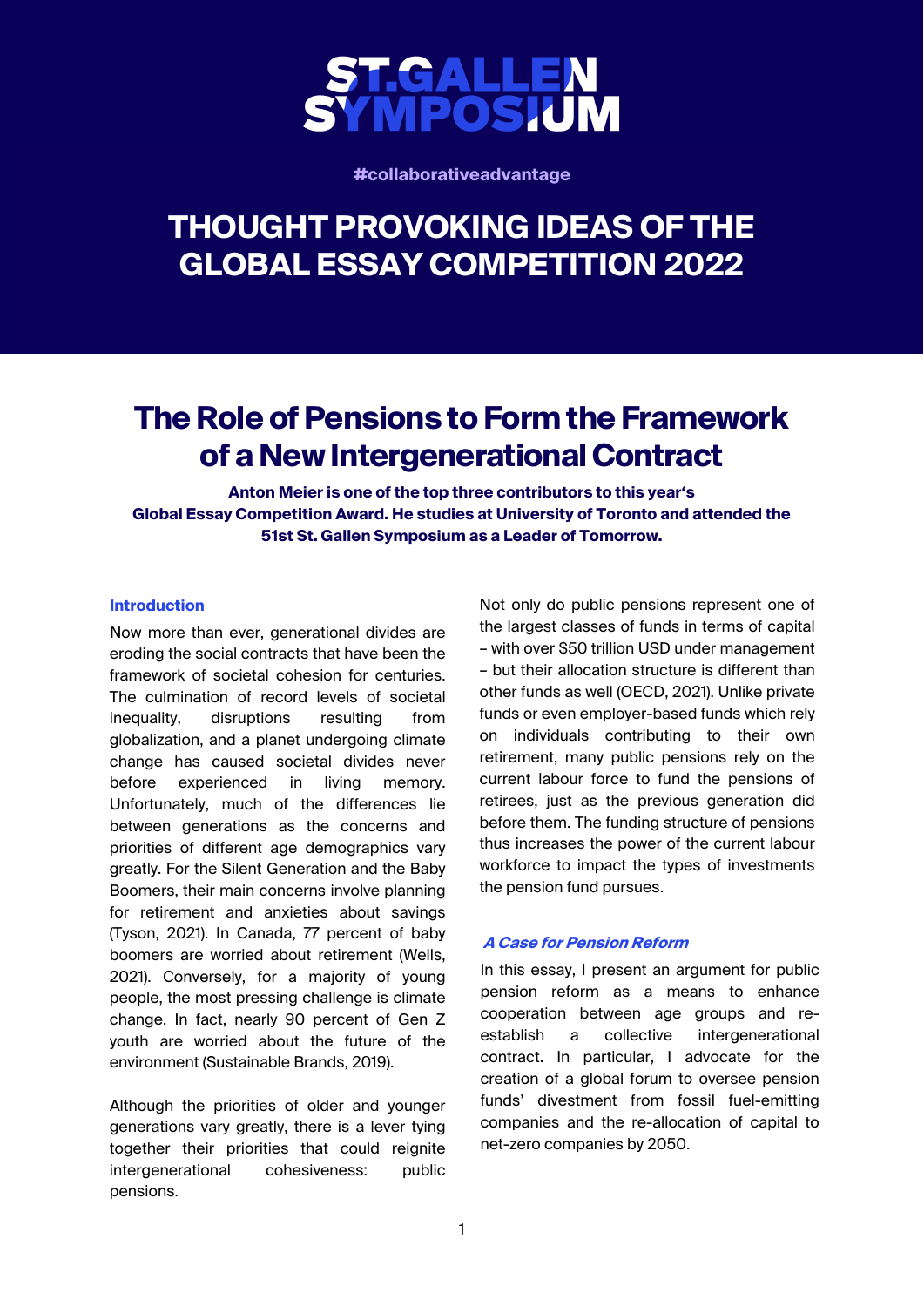This ambitious target will help address the challenge of mobilizing finance to sustainable enterprises while tackling the long-term investment concerns of carbon-emitting companies. The longer time horizons also allow for pensions to work with their portfolio companies directly to eliminate their carbon emissions, which helps address the route sources of climate change. Younger generations will be increasingly enthusiastic about contributing to pension funds while older generations can feel more secure about the long-term viability of their pension plan. There will also be a collective sense of pride in public pensions serving as a lever to fund sustainable enterprises and act as a catalyst towards energy transition. Finally, the transition to renewable investments could trigger a spillover into private funds (private equity and mutual funds) which have so far been reluctant (Harry Bridges Center for Labor Studies, 2021).

#### **Current Challenges with Pensions**

Public pensions today are facing numerous challenges that are a result of major changes in demographics. Across much of the developed world, populations are ageing at levels not seen previously. As average life expectancies increase and birth rates decrease, average ages continue

to increase. In Italy and Japan, the average ages are now 47 and 48, respectively (Worldometer, 2022). As more people enter their retirement years, the size of the workforce is anticipated to continue shrinking. In the United States, for example, there is already a shortage of 6 million workers (Emsi, 2021). This trend can be seen in other developed countries as well, which will pose a major strain on the public pension system of many countries.

A second major challenge with pensions involves the long-term return on their investments.

A second major challenge with pensions involves the long-term return on their investments. A study from Imperial College's Centre for Climate Finance & Investment found that investments in renewable sources ofenergy saw returns of over 150 percent while investments in fossil fuels saw losses over 20 percent (Imperial College, 2020). This supports other studies on the return on investment (ROI) among renewable and nonrenewable energy sources from the UK, which saw returns exceeding 75 percent for green energy compared to 9 percent for non-renewables (Vetter, 2019). With strains on pensions expected to continue increasing, it is imperative for pensions to deliver strong and consistent levels of returns. In this sense, divestment represents a great way to ensure long-term stability.

Despite the climate and financial incentives highlighting the importance of transitioning away from carbon-intensive investments, less than half (46 percent) of pension plans in Europe consider climate change to be a major challenge (Flood, 2021). And only 8 percent have commitments to reach net zero emissions by 2050 (Flood, 2021). The lack of net-zero commitments further exemplifies the differences in priorities between the people managing pension funds and those who will experience the heaviest impacts of climate change.

#### **How the Proposed Reform Works**

The proposed climate reform plan involves the establishment of a global forum to develop criteria for fossil fuel divestment and net-zero targets.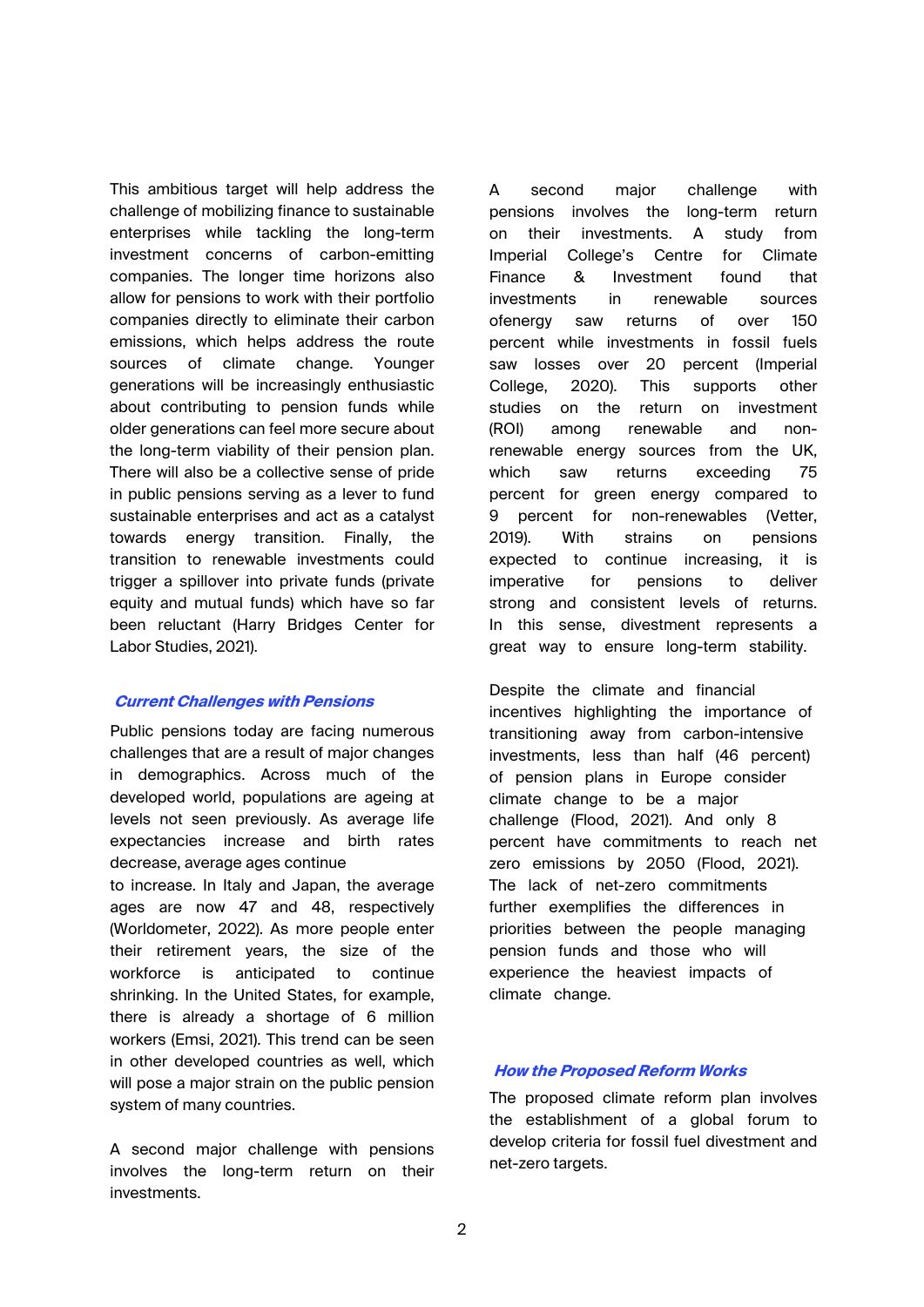This body would be comprised of leading climate scientists, representatives from the United Nations Framework Convention on Climate Change (UNFCC) secretariat, the United Nations Youth Delegate Programme and executives from the largest public pensions globally. Their fundamental mandate would be to ensure that public pensions around the world achieve net-zero emissions by 2050. This means ensuring that the overall activities in the value chain of a company have no net impact on climate change (Science Based Targets Initiative, 2021). The diverse representation on the governing body would signify the global nature of this challenge and enable collaboration among pension plans. The inclusion of the UN Youth Delegate Programme would help ensure that the voices of younger generations were expressed and considered when decisions are made about pension reform. Their participation would also be a critical tool to help incentivize pensions to participate, as it would show the intent for pensions to consider future generations when managing their portfolios.

Currently, one of the major challenges inhibiting greater progress towards net-zero investments is fear of losses on investment returns. For example, if one pension were to divest from an oil and gas company, there is the risk that another pension or private fund would reinvest in the same company. This would not only fail to address the objective of progress towards net zero but would also deter pensions from engaging in climatefriendly practices in the future. By creating a forum for public pensions to be transparent about their divestment plans, the risk of reinvestment into fossil-fuel emitting companies (or an exchange of ownership) would be mitigated.

Another benefit of establishing an international body is the knowledge-sharing that would arise. Individual pensions that have already committed to net-zero emissions by

2050 would be able to provide expertise and support to other pensions looking to emulate their climate ambitions. For example, in my home country of Canada, four major pensions (OMERS, Ontario Teachers' Pension Plan, Investment Management Corporation of Ontario and Caisse de Dépôt) have already committed to net-zero emissions by 2050 (Shift, 2021). In these cases, one of the key drivers of divestment among Canadian funds is the fiduciary responsibility of pension plans to their beneficiaries to address climate change (Shift, 2021). This follows the Supreme Court of Canada's recognition that pension funds must consider the implications of climate change (Macnab, 2021). Through the global forum, investors can share their own experiences with GHG divestment, along with the impacts of national policies on their decisions.

Another critical aspect of the proposed forum is to prevent the greenwashing of climate investments. Greenwashing refers to misleading investors or the public about the environmental sustainability of investments (Kenton, 2021). Unfortunately, this trend has become increasingly common among pension plans as they look to portray themselves as "climate-friendly" (Pollard, 2021). The rise of ESG metrics has also resulted in some funds "showing" that they are invested in climate action without actually taking meaningful measures to reduce emissions. Through the establishment of a global forum, the criteria for divestment would be clear and there would be less opportunities for pension funds to mislead investors and the public about the climate response plans. And if they were unable to reach the requirements from the global forum or displayed no intent to meeting commitments to net-zero plans, the fund would be removed from the forum's list of participating pensions.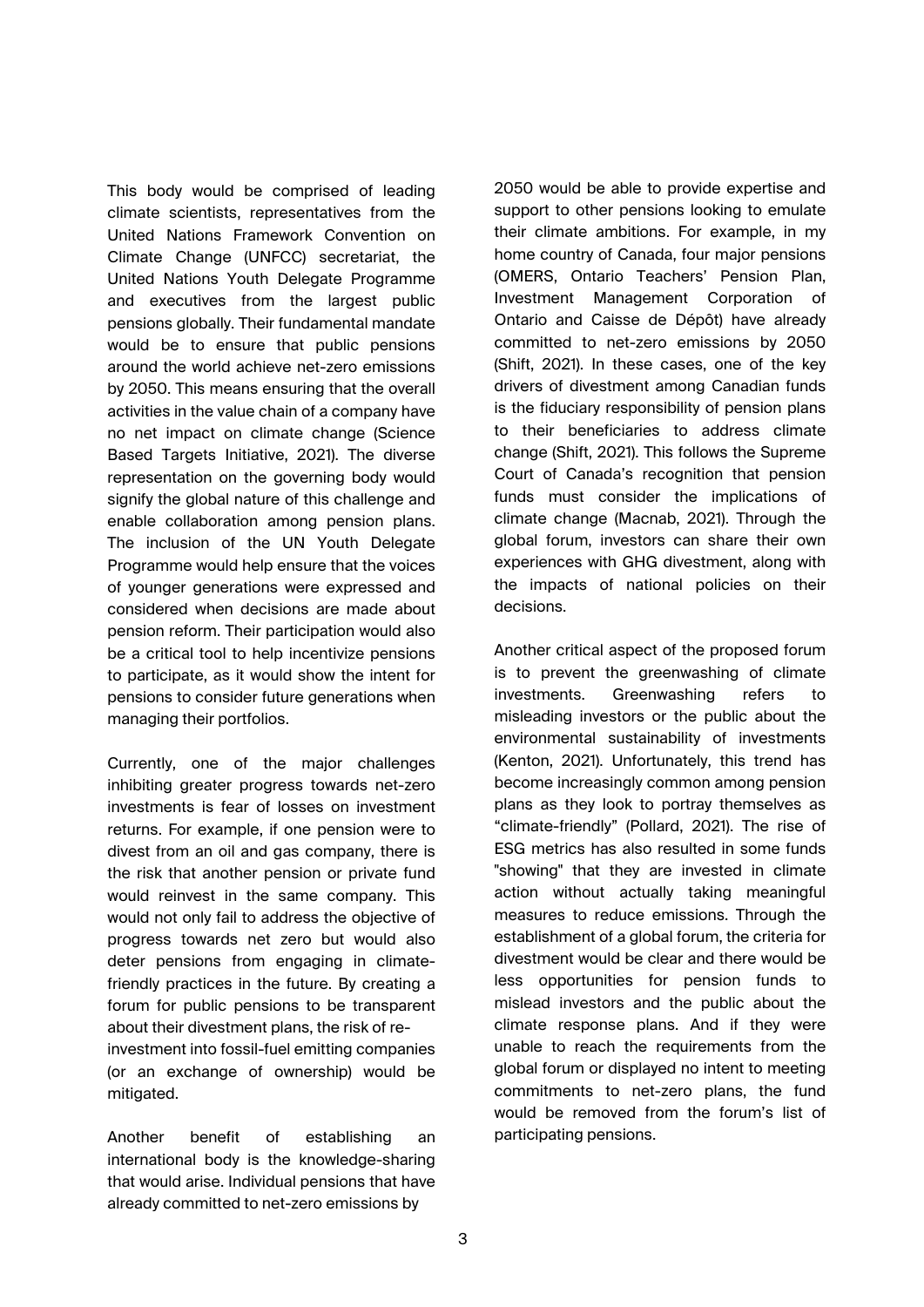The climate impacts of a global forum to oversee the emission-reduction programs of pension funds would be significant. With over \$50 trillion USD managed by pension funds globally, the re-allocation of capital would significantly contribute to reaching the Paris Agreement targets (OECD, 2021). Currently, there is a major shortage of funding for environmentally sustainable investments. For example, among Canada's largest pension funds (some of whom have committed to netzero reductions), only seven percent of assets are placed in sustainable investments (Institute Smart Prosperity, 2021). With the global share of investments in climatefriendly enterprises set to increase through the forum, the necessary capital would be mobilized to help scale up sustainable enterprises.

The increase in capital directed to sustainable investments would be especially beneficial for renewable energy sources. Currently, energy emissions account for over 60 percent of global carbon emissions (Morgan Stanley, 2019). The same report estimated that the capital required to fund technologies that allow us to meet the Paris Agreement goal of 1.5°C is approximately \$50 trillion USD (Morgan Stanley, 2019). If pension plans can collectively re-direct funds away from energy-intensive sources towards sustainable investments, there would be enough capital in renewable energy sources to meet the Paris Agreement targets. The table below from IPCC contains a more detailed breakdown of the sources of carbon emissions.

#### **Climate Impacts Financial Impacts**

An often-overlooked benefit of climate reform to pension funds are the increased financial returns resulting from a more sustainable portfolio. Over the past few years, renewable investments have greatly outperformed fossil fuel investments. In 2021, investments in renewable energies had seven times higher returns then investments in fossil fuels (Jackson, 2021). Part of the reason for increased returns among renewable, cleantech investments is that many companies are still in the earlier stages of development. Unlike traditional oil and gas companies, which are more mature investments with lower expected returns, many clean-tech companies are in the growth phase and offer a higher potential ROI. Furthermore, what many clean-tech companies need most is funding to support scaling up. Pensions can provide the necessary capital to help these companies reach economies of scale.

As populations across much of the developed world continue to age and pensions become increasingly strained, it is imperative for these funds to become more open to high-growth opportunities. Traditional portfolios consisting of mature asset classes will not provide the long-term financial returns necessary to guarantee payments to the growing number of retirees who are increasingly living longer and depending on expensive care services (Ligaya, 2013). Not only will the global forum on pension reform assist with the necessary carbon reduction needed to meet the Paris Agreement targets, but it will also support the long-term financial sustainability of pensions.

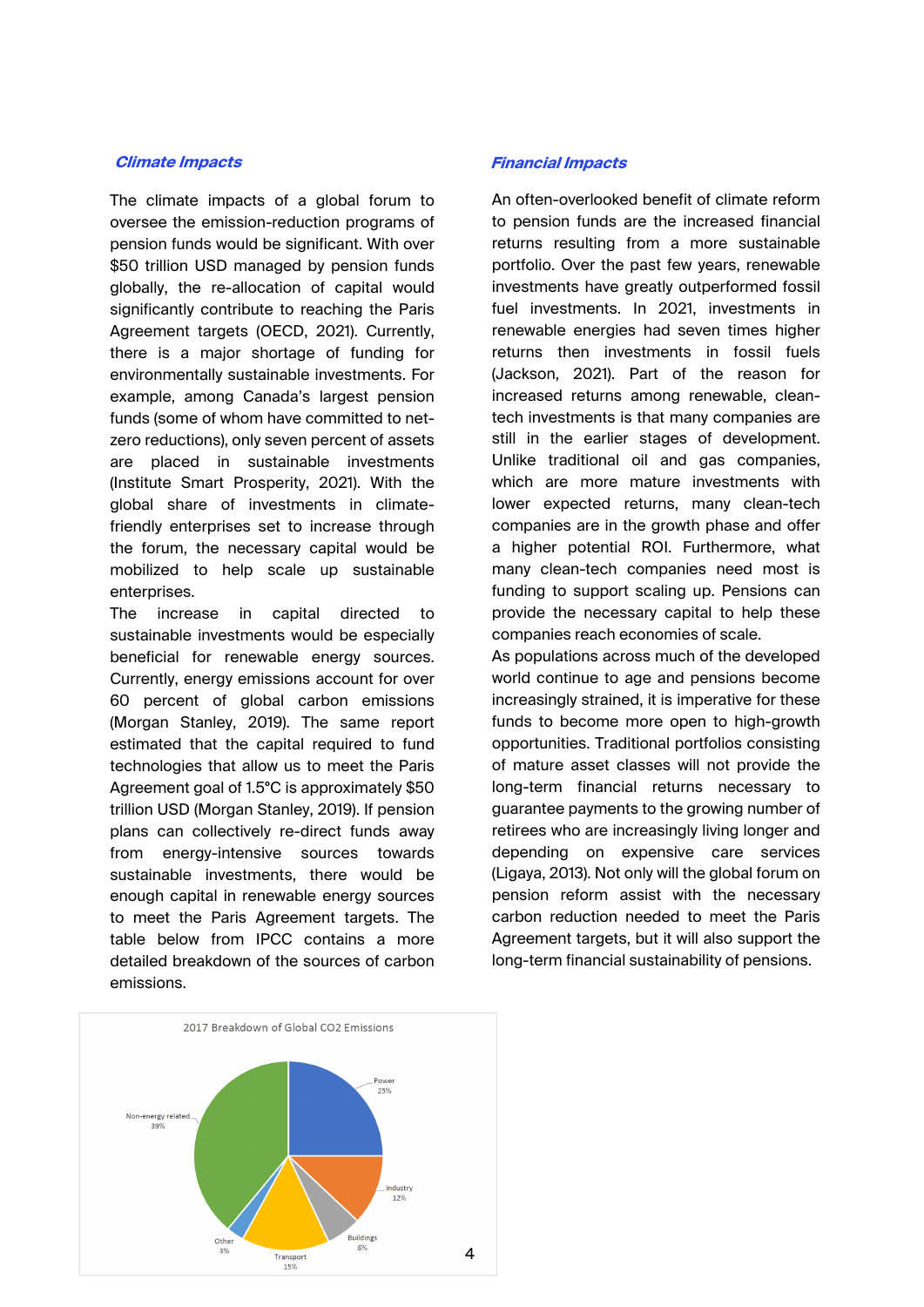#### **Spillover Effects**

Over the past few years, pension funds have become increasingly open to diversifying their portf[olios and investing more in](http://www.bbc.com/news/world-africa-40171095)  environmentally sustainable companies. Unfortunately, this trend has yet to transfer to private equity and mutual funds. Since 2010, private equity funds have invested over \$1 trillion USD into the energy sector, with nearly 90 percent of these investments directed into fossil fuels (Tabuchi, 2021). What is especially concerning is that a key driver of the uptick in fossil fuel investments among private equities is divestment in these companies from other funds. Only by aligning global pension funds and their cumulative \$50 trillion USD to divest from fossil-fuel companies will divestment result in a substantial decrease in carbon emissions. Otherwise, private equities will continue to view these assets as undervalued opportunities for large financial returns, at the expense of climate change.

Although major obstacles need to be addressed to incentivize pensions plans to parti[cipate, including concerns about short](http://www.thinkchina.sg/even-us-obstructs-its-way-how-can-china-build-trust-bri)term financial impacts, there is broad public support for climate reform. In the United King[dom, nearly 75 percent of the population](http://www.lowyinstitute.org/the-interpreter/belt-and-road-colonialism-chinese-characteristics)  is supportive of transitioning pension funds to beco[me more climate-friendly \(Defined](http://www.nytimes.com/2018/06/25/world/asia/china-sri-lanka-port.html)  Contribution Investment Forum, 2020). This trend is consistent with other countries as well. Should a global forum be successfully implemented, it will not only represent an opportunity for funds to re-direct the nece[ssary capital into climate-friendly](http://www.pppcouncil.ca/web/Knowledge_Centre/What_are_P3s_/web/P3_Knowledge_Cent)  investments, but also offer greater long-term returns. Pension plans will once again become a source of cohesion between retirees and the c[urrent labour force.](http://www.railway-technology.com/projects/mombasa-nairobi-standard-gauge-railway-)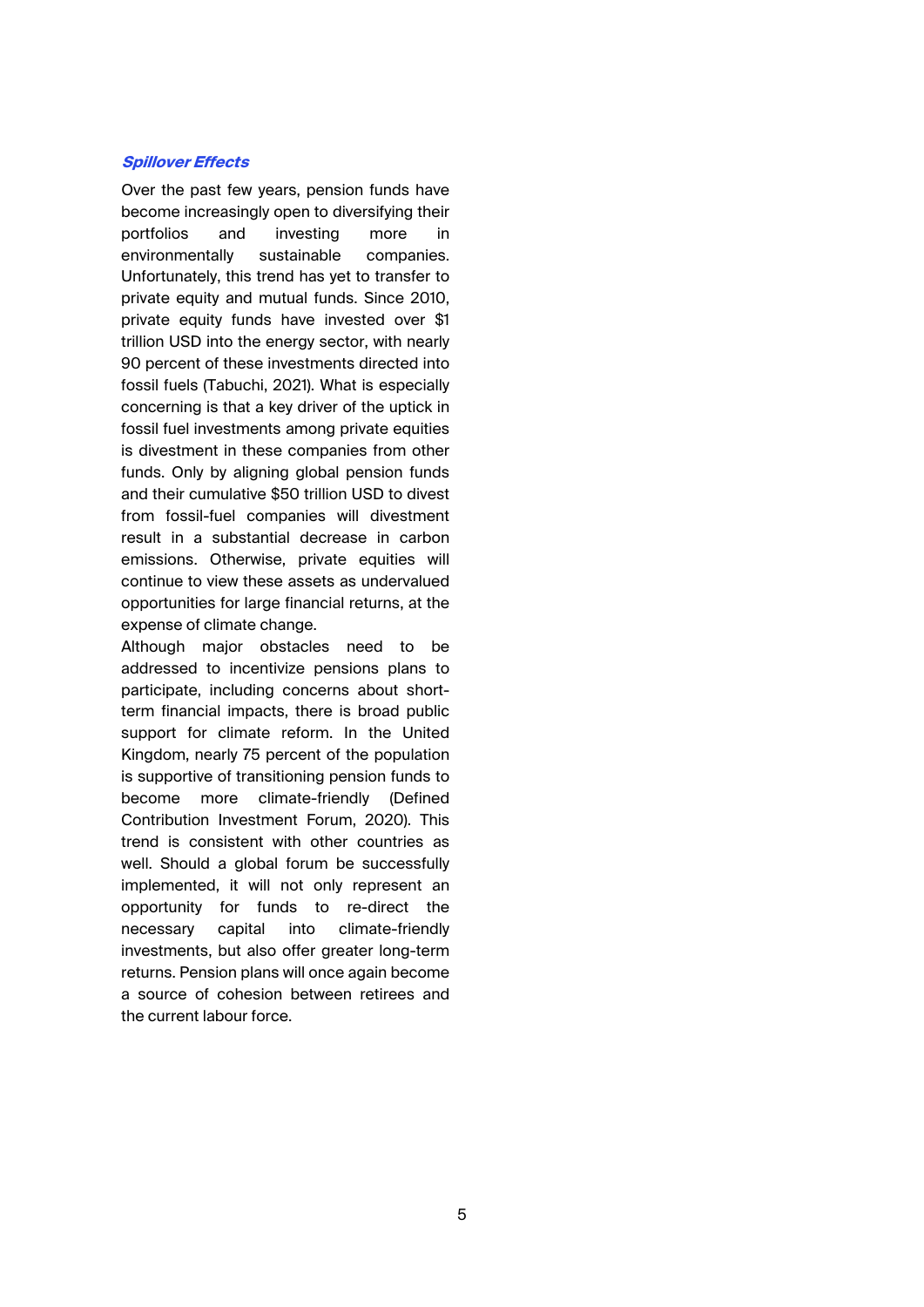### **References**

"Canadian Pensions Dashboard for Responsible Investing." Institute Smart Prosperity, [November 2021. https://institute.smartprosperity.ca/sites/default/files/Pensions- Dashboard.](http://documents1.worldbank.org/curated/en/723671560782662349/pdf/A-Framework-to-)pdf.

"Decarbonization: The Race to Zero Emissions." Morgan Stanley, November 25, 2019. https://www.morganstanley.com/ideas/investing-in-decarbonization. "Demographic Drought." Emsi, May 6, 2021.

https://www.economicmodeling.com/demographic-drought/. "Energy Investing: Exploring Risk and Return in the Capital Markets." Centre for Climate

Finance & Investment. Imperial College Business School, June 2020.

https://imperialcollegelondon.app.box.com/s/f1r832z4apqypw0fakk1k4ya5w30961g.

Flood, Chris. "Climate Change Drives Push for Greener Pensions." Financial Times. Financial Times, October 18, 2021. https://www.ft.com/content/e6f262d7-622a-4027-9a01- 136cb1d5c722.

"Gen Z Believes in Its Own Power to Make Change, but That Companies Must Lead the Way." **Sustainable** 

Brands. Sustainable Brands, October 23, 2019.

https://sustainablebrands.com/read/marketing-and-comms/gen-z-believes-in-its-ownpower-to-make-change-but-that-companies-must-lead-the-way.

"Global Pension Statistics." OECD. OECD, December 11, 2021. https://www.oecd.org/daf/fin/private-pensions/globalpensionstatistics.htm.

Jackson, Felicia. "Global Renewables Investment Return 7 Times Higher than Fossil Fuels." Forbes. Forbes Magazine, March 26, 2021.

https://www.forbes.com/sites/feliciajackson/2021/03/19/global-renewables-investmentreturn-7-times-higher-than-fossil-fuels/?sh=12b33af723c0.

Kenton, Will. "What You Should Know about Greenwashing." Investopedia. Investopedia, May 19, 2021.

https://www.investopedia.com/terms/g/greenwashing.asp.

"The Key to Unlocking Member Engagement." Defined Contribution Investment Forum, July 2020. https://dcif.co.uk/wp- content/uploads/2020/07/the\_key\_to\_unlocking\_member\_engagement.pdf.

Ligaya, Armina. "Longer Life Expectancies Straining Retirees' Budgets." CBCnews. CBC/Radio Canada,

January 14, 2013. https://www.cbc.ca/news/business/taxes/longer-lifeexpectancies-straining-retirees-budgets-1.1362611.

Macnab, Aidan. "Pension Fund Trustees Obligated to Consider Climate Change Risk: Lawyer." Law Times. Law Times, June 4, 2021. https://www.lawtimesnews.com/practiceareas/environmental/pension-fund-trustees-obligated-to-consider-climate-change-risklawyer/356834.